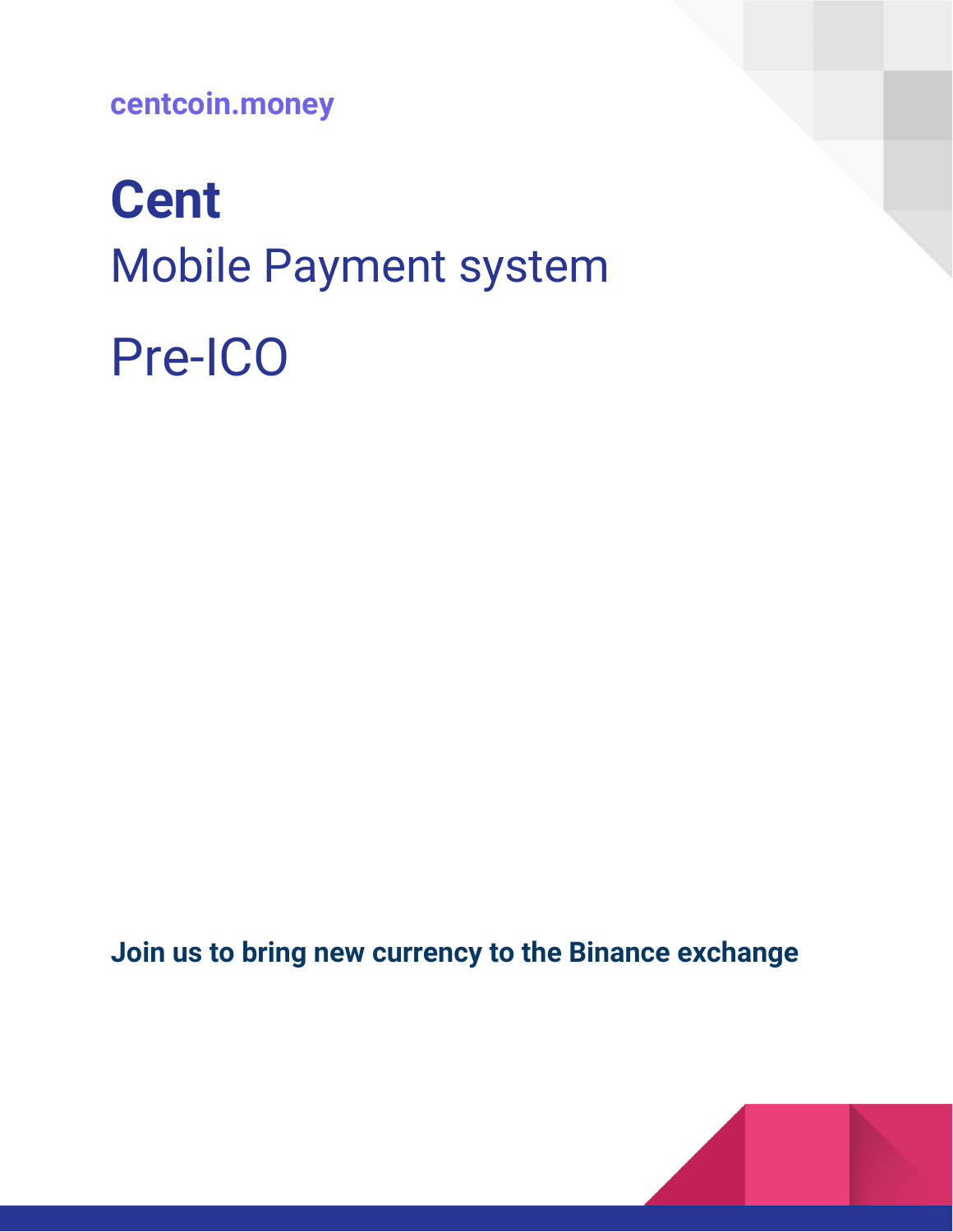### Abstract

From our point of view and the entire cryptographic community, the lack of innovation within the field of financial heritage management, means we remain anchored to the past. The opportunity that is being offered to us to start being part of the leaders of the new digital era has never been so great and enormously beneficial for all.This access to technological modernization manages to alter the commercial models of the banks themselves by significantly reducing costs and greatly boosting market share gains through the digital acquisition of customers.In the next two years the new generation of the millennium will begin and we will be adapted to all the technologies that digital evolution brings us.

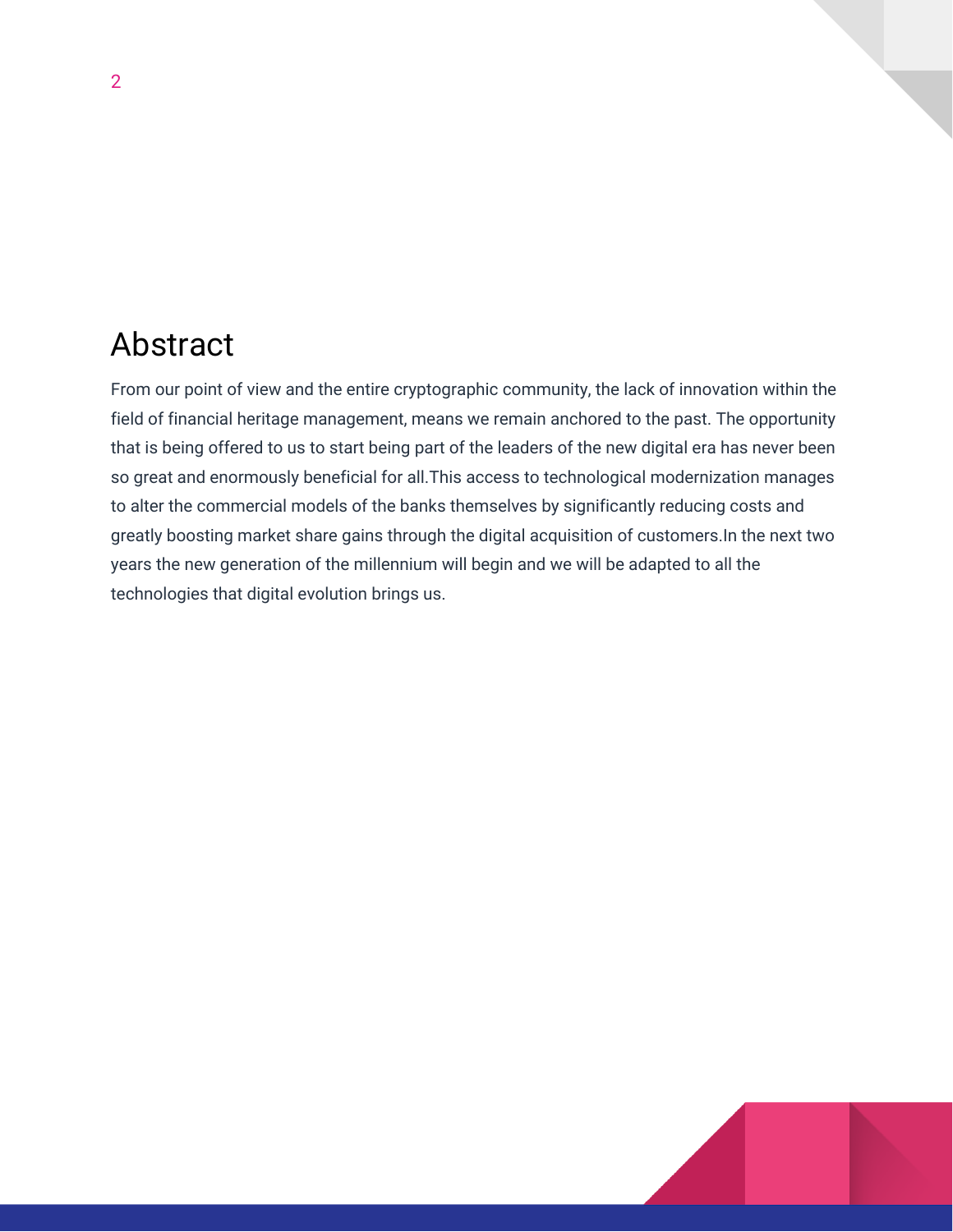### Idea

3

### **Use mobile phone to buy and sell products everywhere using cent coin.**

We are working to make payments by cryptocurrencies easiest than never before. Use just mobile phone to sell, buy and control your "crypto coins".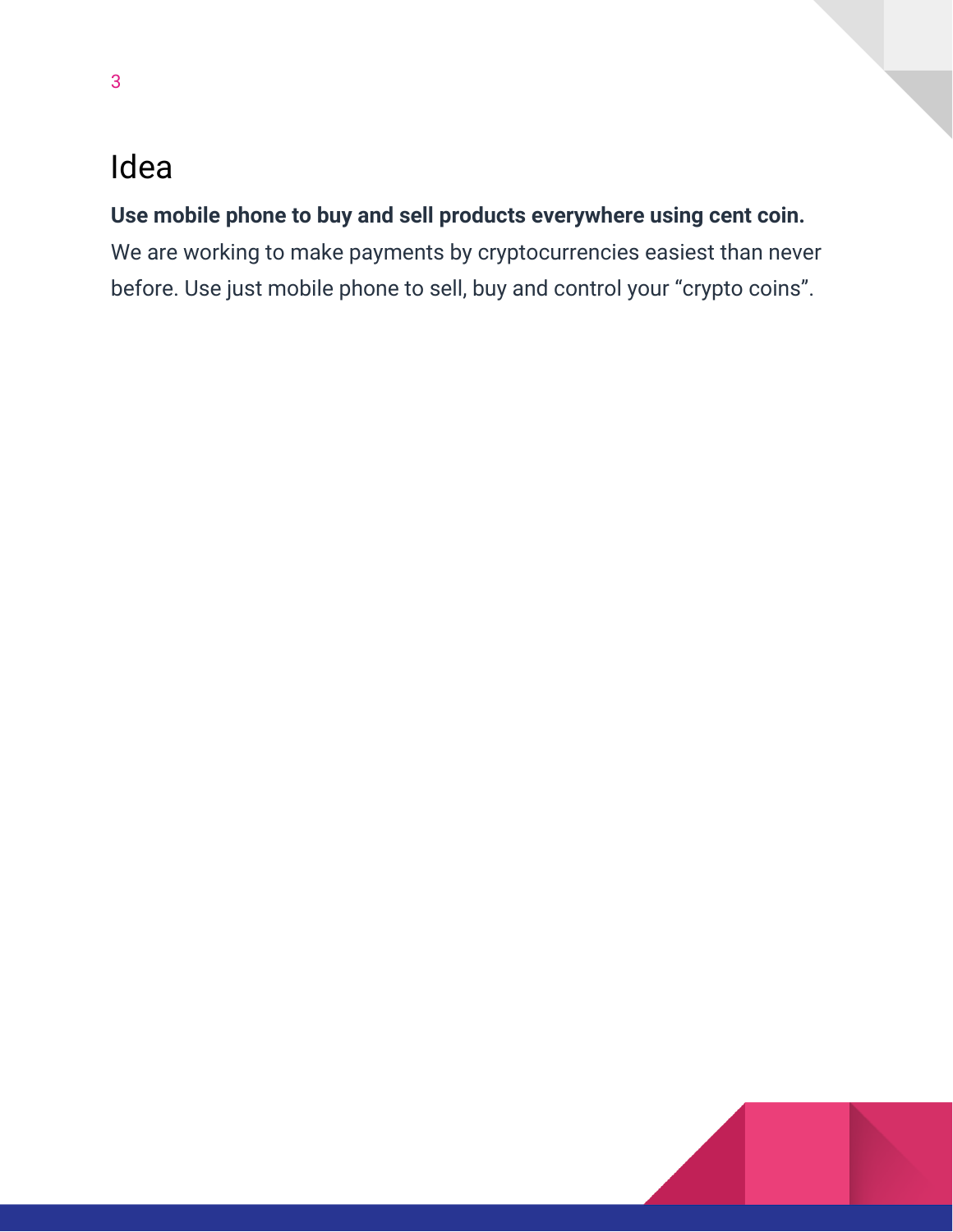### Use cases

Where mobile crypto coins can be useful?

- **Trading** trade Cent coins on most popular cryptocurrency exchanges
- **Investment** in capitalization
- **Web services** buy and sell web services using cent money
- **Gaming** use your tokens to buy ingame stuff
- **Presents** for friends.
- **Mobile** tokens.

**Cent coin** using Waves-NG protocol being the fast transactional exchange system. That allow you to organize your trade in easy way.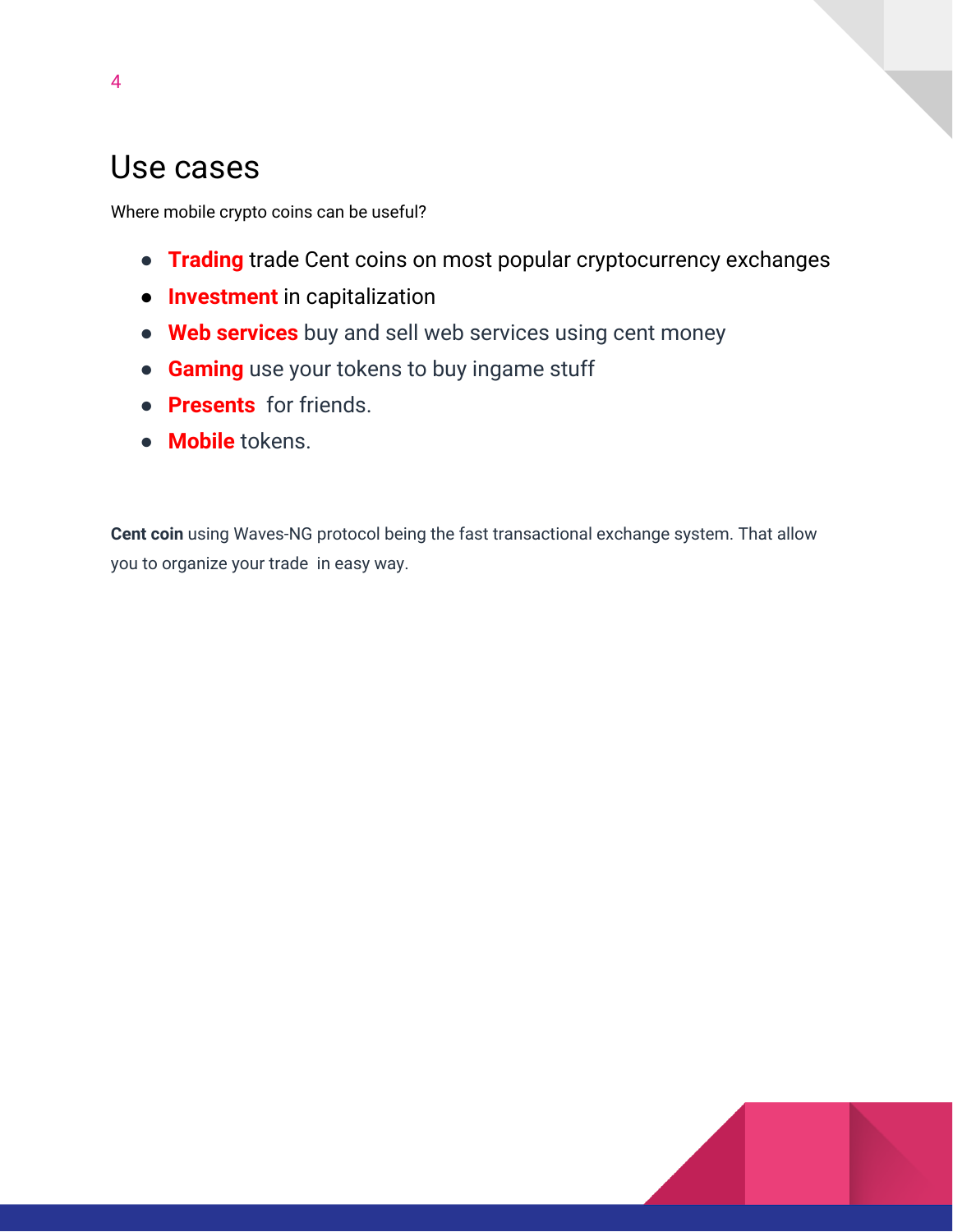### Roadmap

- **4Q 2018 -** launch PRE-ICO
- **1Q 2019 -** launch ICO
	- **-** Start to create mobile app for Android
- **2Q 2019 -** Release the Android app
	- **-** Start to develop web panel to manage payments and loses
	- **-** Start to develop web panel to manage payments and loses
	- **-** Start to create mobile app for IOS
- **3Q 2019 - Start to prepare to come Binance trading platform**
- **4Q 2019 -** Finish ICO
- **1Q 2020 Upcome to Binance**



5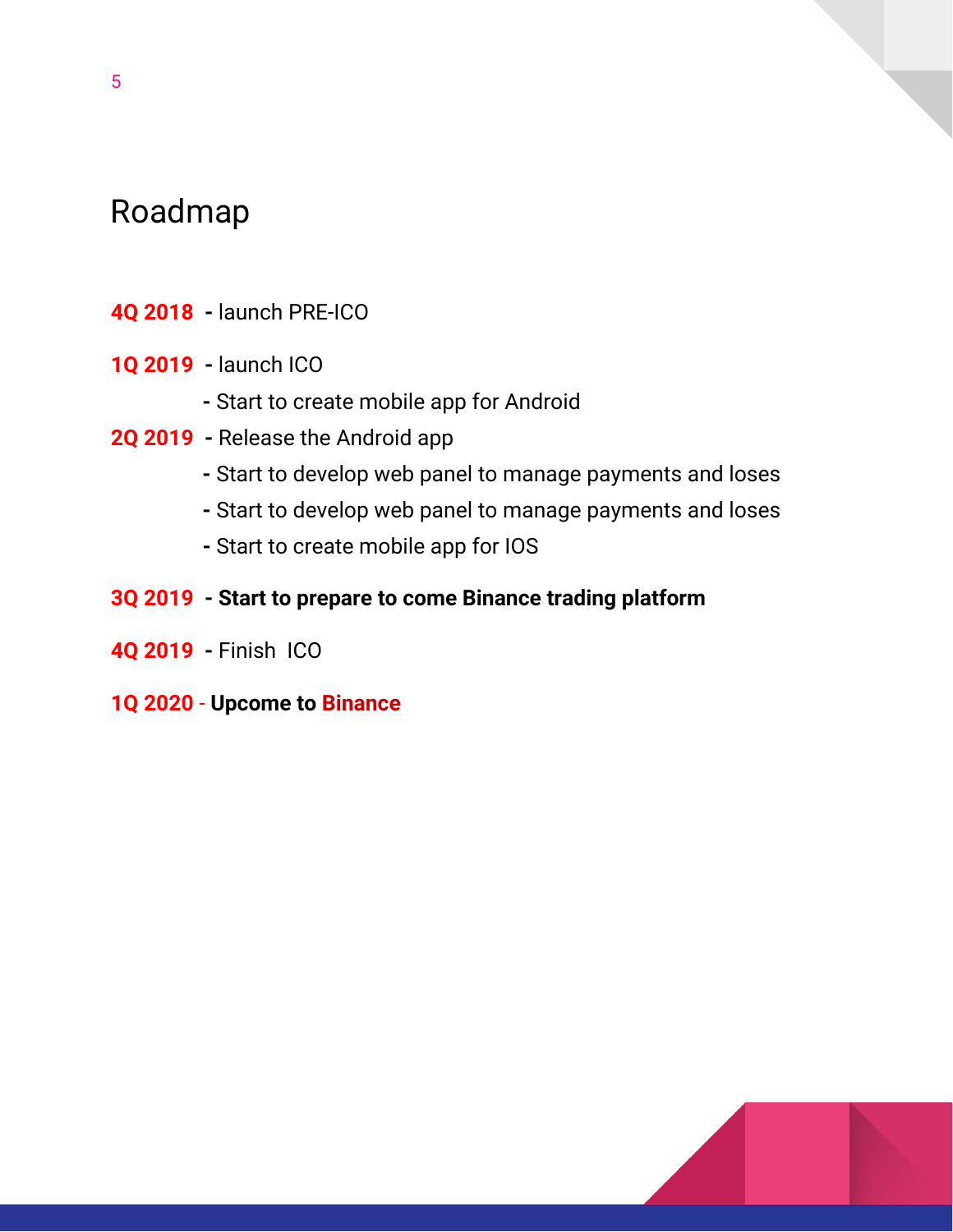## Roadmap: launch PRE-ICO

| ALL.                     |                      | <b>WAVES</b> | <b>BTC</b>                                     | $FTH$ $\sim$     |                     |  |  |  |
|--------------------------|----------------------|--------------|------------------------------------------------|------------------|---------------------|--|--|--|
|                          | Search               |              |                                                |                  |                     |  |  |  |
|                          | ☆ Pair ≜             |              | Price $\triangle$                              | Chq $\triangleq$ | Volume $\triangleq$ |  |  |  |
|                          | <b>MAVES / BTC</b>   |              | 0.00030502                                     | $+1.19%$         | 551.1k              |  |  |  |
|                          | <b>M</b> LTC / WAVES |              | 26 6523492                                     | $-0.5%$          | 59.8k               |  |  |  |
| ☆                        | DASH / WAVES         |              | 77.64353529                                    | $-0.45%$         | 49.7k               |  |  |  |
| 52                       | <b>XMR / WAVES</b>   |              | 54 9065096                                     | $+2.06%$         | 48.6k               |  |  |  |
| 57                       | <b>ZEC / WAVES</b>   |              | 61.03716806                                    | $-1.62%$         | 43.2k               |  |  |  |
| 52                       | <b>BCH / WAVES</b>   |              | 223 92170462                                   | $-1.7%$          | 29.8k               |  |  |  |
| ☆                        | WAVES / USD          |              | $\overline{2}$                                 | $+0.5%$          | 20.1k               |  |  |  |
| 52                       |                      | ETH / WAVES  | 102.17585551                                   | $-1.28%$         | 14.0k               |  |  |  |
| $\overleftrightarrow{L}$ |                      | Cent / WAVES | 0.000072                                       | $+12.5%$         | 3,547.661           |  |  |  |
|                          | <b>WAVES</b>         |              | 4WzEK49Abr4e1kZ55zYS1UKUUdkjCQvxqbHaZ37M5dYZ / |                  |                     |  |  |  |

Now a day centcoin has good positions at WAVES DEX currency exchange. So we believe that pre ICO will allow as to grow faster.

Please visit at waves DEX platform to check this point.

#### **Bitcoin / Cent** pair currently at normalization phase. But price of cent still growing.

| ALL. | <b>WAVES</b>                                                                                   | <b>BTC</b>   | <b>ETH</b> |                    |  |  |  |  |
|------|------------------------------------------------------------------------------------------------|--------------|------------|--------------------|--|--|--|--|
|      | Search                                                                                         |              |            |                    |  |  |  |  |
| 57   | Pair $\triangle$                                                                               | Price $\div$ | Chq $\div$ | Volume $\triangle$ |  |  |  |  |
| 57   | <b>WAVES / BTC</b>                                                                             | 0.00030362   | $-0.14%$   | 146 704            |  |  |  |  |
| 57   | LTC / BTC                                                                                      | 0.00799257   | $-1.32%$   | 30.35              |  |  |  |  |
| 57   | DASH / BTC                                                                                     | 0.02437687   | $+2.84%$   | 28.1               |  |  |  |  |
| 53   | XMR / BTC                                                                                      | 0.01656744   | $-0.62%$   | 20.109             |  |  |  |  |
| 53   | ZEC / BTC                                                                                      | 0.01928199   | $+4.29%$   | 15.959             |  |  |  |  |
| 17   | Cent / BTC                                                                                     | 0.00000003   | $+50%$     | 1.185              |  |  |  |  |
|      | 4WzEK49Abr4e1kZ55zYS1UKUUdkjCQvxqbHaZ37M5dYZ /<br>8LQW8f7P5d5PZM7GtZEBgaqRPGSzS3DfPuiXrURJ4AJS |              |            |                    |  |  |  |  |
| 57   | BTC / USD                                                                                      | 6.598.09     | $+0.61%$   | 0.804              |  |  |  |  |
| 52   | ETH / BTC                                                                                      | 0.03123913   | $-0.16%$   | 0.759              |  |  |  |  |
| 52   | BCH / BTC                                                                                      | 0.06848544   | $+0.81%$   | 0.603              |  |  |  |  |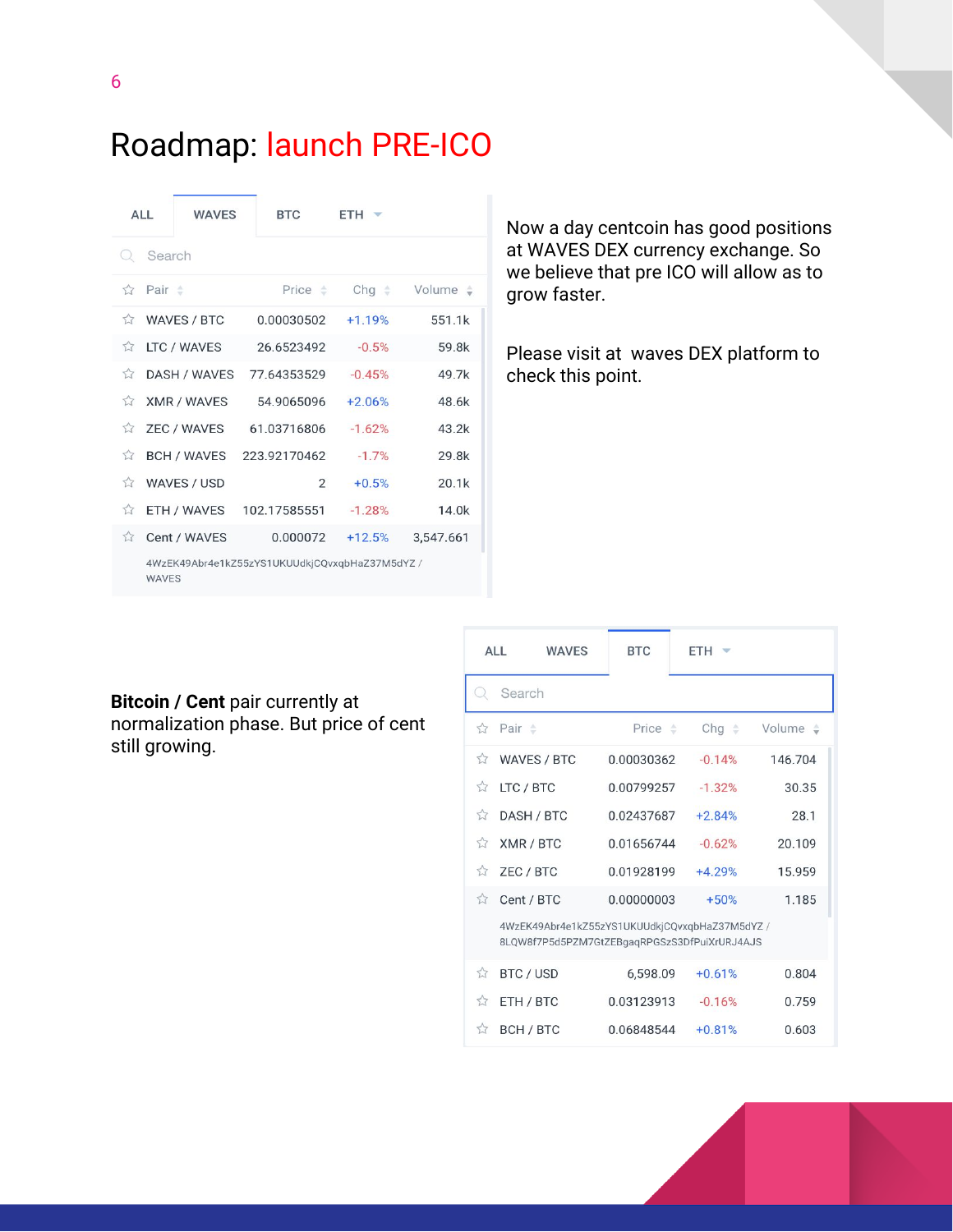### Funds distribution and capitalization

7

Each day cent becoming more promising. But to launch the big ICO we need funds. For marketing, advertising, prototype mobile app, e.t.c. So we have decided to include pre ICO stage, in start-up strategy. Money that we will gather be distributed by following chart:



As you can see, we are much interested in marketing promotion. We working on capitalization. For every investors first - option how many multiplication could be achieved.

Promoting - will attract more and more interested users within the world. So, we spent half of our incomes to .